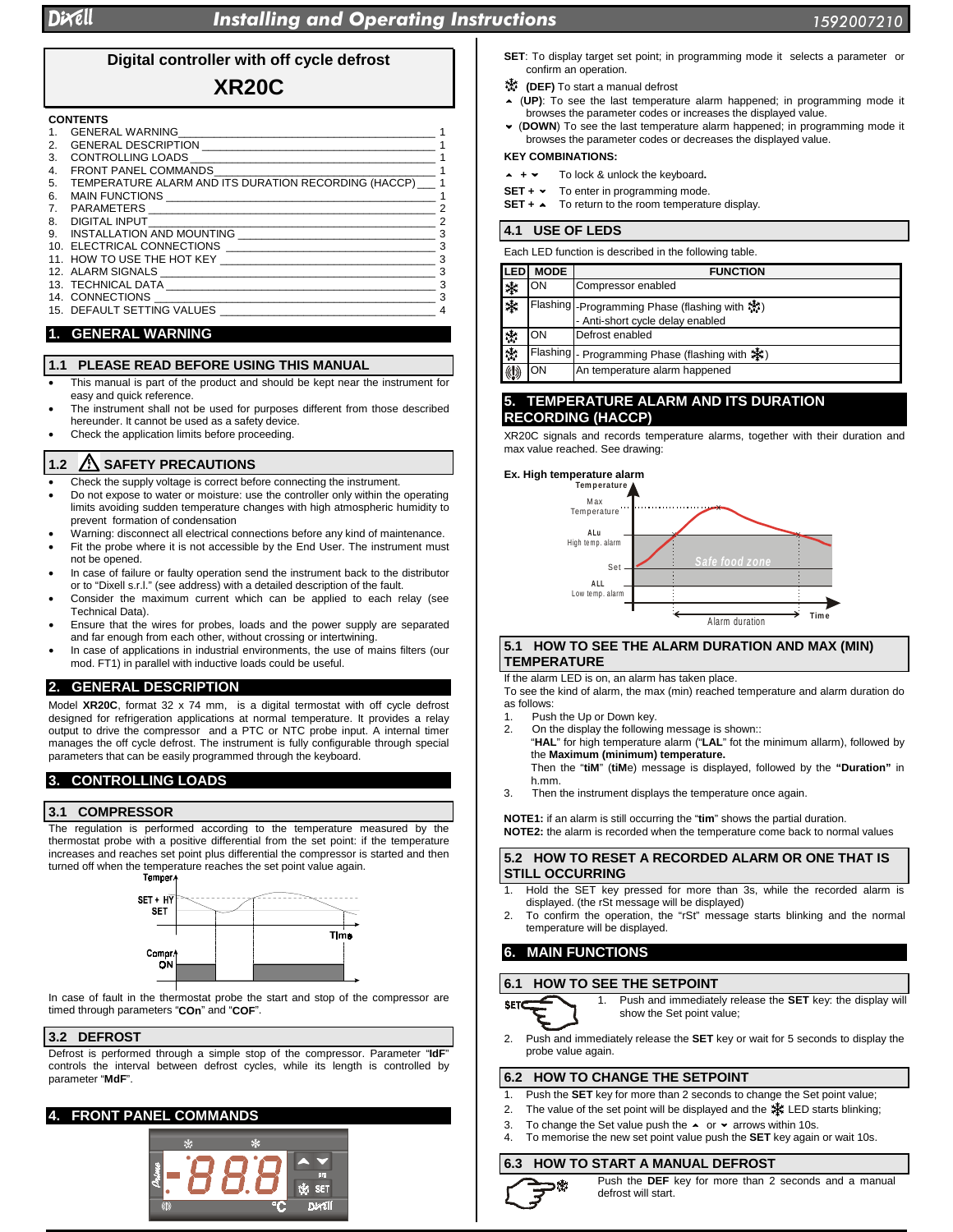# Dixell In

# stalling and Operating Instruction

# **6.4 HOW TO CHANGE A PARAMETER VALUE**

To change the parameter's value operate as follows:



- 2. Select the required parameter.
	-
- 3. Press the "**SET**" key to display its value (now only the LED is blinking).

4. Use "**UP**" or "**DOWN**" to change its value.

5. Press "**SET**" to store the new value and move to the following parameter.

**To exit**: Press **SET + UP** or wait 15s without pressing a key.

**NOTE**: the set value is stored even when the procedure is exited by waiting the time-out to expire.

#### **6.5 THE HIDDEN MENU**

The hidden menu Includes all the parameters of the instrument.

### **6.5.1 HOW TO ENTER THE HIDDEN MENU**



1. Enter the Programming mode by pressing the Set +  $\star$  key for 3s (LED 1 and  $\frac{1}{2}$  start blinking).

2. When a parameter is displayed keep pressed the Set+  $\sim$ for more than 7s. The Pr2 label will be displayed immediately followed from the HY parameter. **NOW YOU ARE IN THE HIDDEN MENU.**

3. Select the required parameter.

4. Press the "**SET**" key to display its value (Now only the LED is blinking).

- 5. Use  $\sim$  or  $\sim$  to change its value.
- 6. Press "**SET**" to store the new value and move to the following parameter.
- **To exit**: Press **SET +**  or wait 15s without pressing a key.

**NOTE**: the set value is stored even when the procedure is exited by waiting the time-out to expire.

#### **6.5.2 HOW TO MOVE A PARAMETER FROM THE HIDDEN MENU TO THE FIRST LEVEL AND VICEVERSA.**

Each parameter present in the HIDDEN MENU can be removed or put into "THE FIRST LEVEL" (user level) by pressing **"SET + "**.

In HIDDEN MENU when a parameter is present in First Level the decimal point is on.

# **6.6 HOW TO LOCK THE KEYBOARD**



- 1. Keep pressed for more than 3 s the  $\sim$  and  $\sim$  keys.
- 2. The "**POF**" message will be displayed and the keyboard will be locked. At this point it will be possible only to see the set point or the MAX o Min temperature stored
- 3. If a key is pressed more than 3s the "POF" message will be displayed.

#### **6.7 TO UNLOCK THE KEYBOARD**

Keep pressed together for more than 3s the  $\sim$  and  $\sim$  keys, till the "Pon" message will be displayed.

#### **6.8 THE CONTINUOUS CYCLE**



When defrost is not in progress, it can be activated by holding the " $\sim$  " key pressed for about 3 seconds.

The compressor operates in continuous mode for the time set through the "**CCt**" parameter. The cycle can be terminated before the end of the set time using the same activation key " $\sim$  " for 3 seconds.

### **7. PARAMETERS**

### **NOTE: the parameters preceded by dots are in the Hidden Menu.**

#### **REGULATION**

- **Hy Differential**: (0,1 ÷ 25,5°C / 1÷255 °F) Intervention differential for set point. Compressor Cut IN is Set Point Plus Differential (Hy). Compressor Cut OUT is when the temperature reaches the set point.
- **LS Minimum set point**: (- 50°C÷SET/-58°F÷SET): Sets the minimum acceptable value for the set point.
- **US Maximum set point**: (SET÷110°C/ SET÷230°F). Set the maximum acceptable value for set point.
- **Ot Thermostat probe calibration**: (-12.0÷12.0°C;
	- -120÷120°F) allows to adjust possible offset of the thermostat probe.
- **OdS** Outputs activation delay at start up: (0÷255min) This function is enabled at the initial start up of the instrument and inhibits any output activation
- for the period of time set in the parameter. **AC Anti-short cycle delay**: (0÷50 min) minimum interval between the compressor stop and the following restart.
- **CCt Compressor ON time during continuous cycle**: (0.0÷24.0h; res. 10min) Allows to set the length of the continuous cycle: compressor stays on without interruption for the CCt time. Can be used, for instance, when the room is filled with new products.
- **COn Compressor ON time with faulty probe**: (0÷255 min) time during which the compressor is active in case of faulty thermostat probe. With COn=0 compressor is always OFF.
- **COF Compressor OFF time with faulty probe**: (0÷255 min) time during which the compressor is OFF in case of faulty thermostat probe. With COF=0 compressor is always active.

#### **CH Type of action:** CL = cooling; Ht = heating.

- **DISPLAY** • **CF Temperature measurement unit**:
- **°C**=Celsius; **°F**=Fahrenheit. **WARNING**: When the measurement unit is changed the SET point and the values of the parameters Hy, LS, US, Ot, ALU and ALL have to be checked and modified if necessary).

**rES Resolution (for**  $^{\circ}C$ **)**: (in = 1 $^{\circ}C$ ; dE = 0.1  $^{\circ}C$ ) allows decimal point display.

#### **DEFROST**

**IdF Interval between defrost cycles**: (0÷120h) Determines the time interval between the beginning of two defrost cycles.

- **MdF (Maximum) length for defrost**: (0÷255min) When **P2P = n**, (not evaporator probe: timed defrost) it sets the defrost duration, when **P2P = y** (defrost end based on temperature) it sets the maximum length for defrost.
- **dFd Temperature displayed during defrost**: (**rt** = real temperature; **it** <sup>=</sup> temperature at defrost start; **SEt** = set point; **dEF** <sup>=</sup>"dEF" label)
- **dAd MAX display delay after defrost**: (0÷255min). Sets the maximum time between the end of defrost and the restarting of the real room temperature display.

#### **ALARMS**

- **ALC Temperature alarms configuration**: (Ab; rE)
	- Ab= absolute temperature: alarm temperature is given by the ALL or ALU values.  $rE =$  temperature alarms are referred to the set point. Temperature alarm is enabled when the temperature exceeds the "SET+ALU" or "SET-ALL" values.
- **ALU MAXIMUM temperature alarm**: (SET÷110°C; SET÷230°F) when this temperature is reached the alarm is enabled, after the "ALd" delay time.
- **ALL Minimum temperature alarm**: (-50.0 ÷ SET°C; -58÷230°F when this temperature is reached the alarm is enabled, after the
- "ALd" delay time. • **ALd Temperature alarm delay**: (0÷255 min) time interval between the detection of an alarm condition and alarm signalling.
- **dAO Exclusion of temperature alarm at startup**: (from 0.0 min to 23.5h) time interval between the detection of the temperature alarm condition after instrument power on and alarm signalling.

#### **DIGITAL INPUT**

**i1P Digital input polarity: oP:** the digital input is activated by opening the contact; **CL:** the digital input is activated by closing the contact.

#### **i1F Digital input configuration:**

**EAL** = external alarm: "EA" message is displayed; **bAL** = serious alarm "CA" message is displayed. **PAL** = pressure switch alarm, "CA" message is displayed; **dor** = door switch function; **dEF** = activation of a defrost cycle; **LHt** =not enabled; **Htr** = kind of action inversion (cooling – heating).

#### **did**: (0÷255 min)

**with i1F= EAL or i1F = bAL digital input alarm delay:** delay between the detection of the external alarm condition and its signalling.

**with i1F= dor: door open signalling delay**

**with i1F = PAL: time for pressure switch function:** time interval to calculate the number of the pressure switch activation.

- **nPS Pressure switch number:** (0 ÷15) Number of activation of the pressure switch, during the "**did**" interval, before signalling the alarm event (I2F= PAL). **If the nPS activation in the did time is reached, switch off and on the instrument to restart normal regulation.**
- **odc Compressor status when open door: no, Fan** = normal; **CPr, F\_C** <sup>=</sup> Compressor OFF

#### **OTHER**

**PbC Type of probe:** it allows to set the kind of probe used by the instrument: **PbC** = PBC probe, **ntC =** NTC probe.

- **rEL Software release** for internal use.
- **Ptb Parameter table code:** readable only.

#### **8. DIGITAL INPUT**

The free contact digital input is programmable in five different configurations by the "**i1F**" parameter.

#### **8.1 DOOR SWITCH INPUT (i1F = dor)**

It signals the door status and the corresponding relay output status through the "**odc**" parameter:

- **no, Fan** = normal (any change);
- **CPr, F\_C** = Compressor OFF;

Since the door is opened, after the delay time set through parameter "**did**", the door alarm is enabled, the display shows the message "**dA**" and **the regulation restarts**. The alarm stops as soon as the external digital input is disabled again. With the door open, the high and low temperature alarms are disabled.

#### **8.2 GENERIC ALARM (i1F = EAL)**

As soon as the digital input is activated the unit will wait for "**did**" time delay before signalling the "**EAL**" alarm message. The outputs status don't change. The alarm stops just after the digital input is de-activated.

#### **8.3 SERIOUS ALARM MODE (i1F = bAL)**

When the digital input is activated, the unit will wait for "**did**" delay before signalling the "**CA**" alarm message. The relay outputs are switched OFF. The alarm will stop as soon as the digital input is de-activated.

### **8.4 PRESSURE SWITCH (i1F = PAL)**

If during the interval time set by "**did**" parameter, the pressure switch has reached the number of activation of the "**nPS**" parameter, the "**CA**" pressure alarm message will be displayed. The compressor and the regulation are stopped. When the digital input is ON the compressor is always OFF.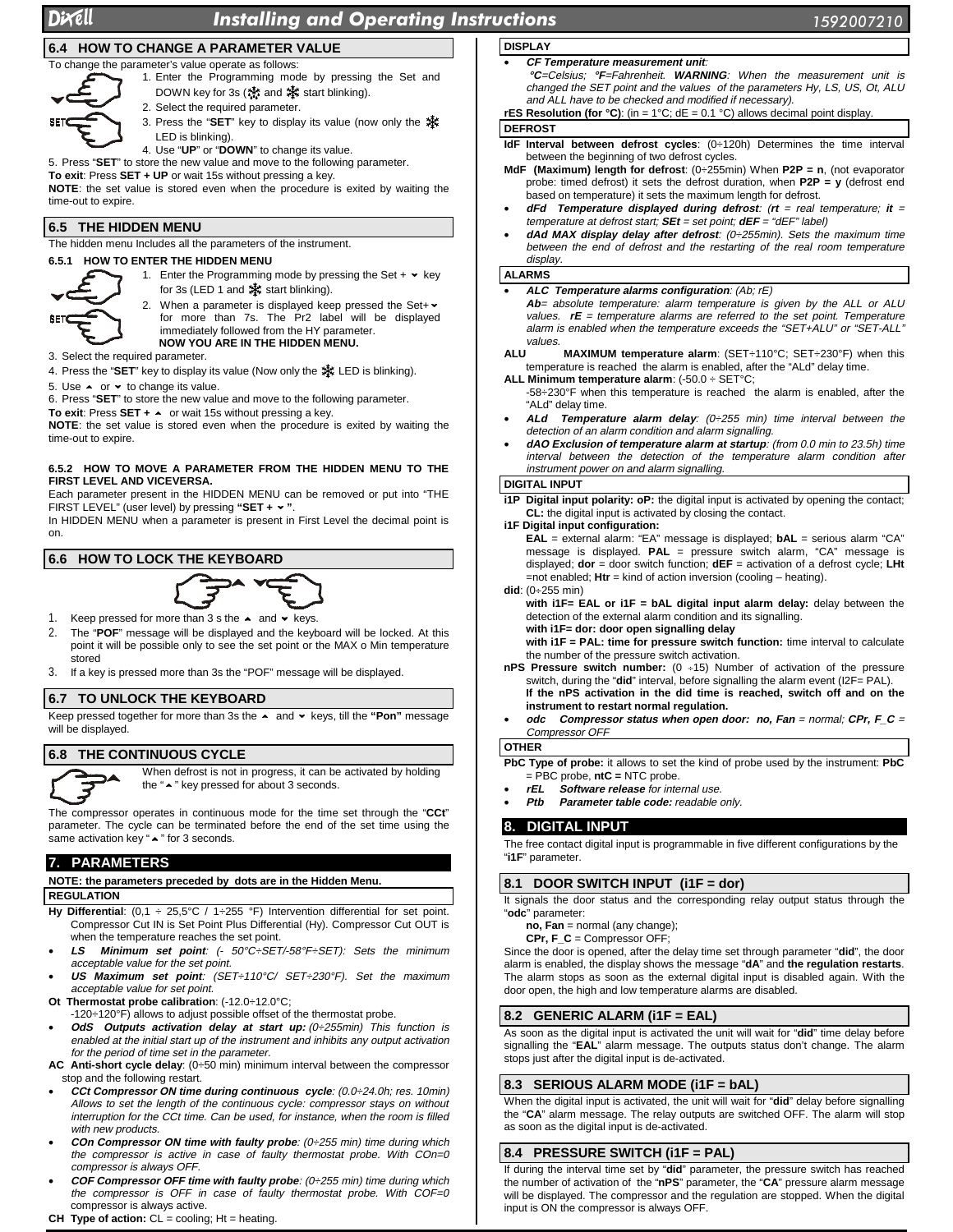#### D rell In

# stalling and Operating Instruction

**PANEL** 

**If the nPS activation in the did time is reached, switch off and on the instrument to restart normal regulation.**

# **8.5 START DEFROST (i1F = dFr)**

It starts a defrost if there are the right conditions. After the defrost is finished, the normal regulation will restart only if the digital input is disabled otherwise the instrument will wait until the "MdF" safety time is expired.

# **8.6 INVERSION OF THE KIND OF ACTION: HEATING-**

**COOLING (i1F = Htr)**

This function allows to invert the regulation of the controller: from cooling to heating and viceversa.

# **8.7 DIGITAL INPUTS POLARITY**

The digital input polarity depends on the "**i1P**" parameter. **i1P=CL**: the input is activated by closing the contact. **i1P=OP**: the input is activated by opening the contact

# **9. INSTALLATION AND MOUNTING**

Instrument **XR20C** shall be mounted on vertical panel, in a 29x71 mm hole, and fixed using the special bracket supplied.

To obtain an IP65 protection grade use the front panel rubber gasket (mod. RG-C) as shown in figure.



subject to strong vibrations, corrosive gases, excessive dirt or humidity. The same recommendations apply to probes. Let air circulate by the cooling holes.

# **10. ELECTRICAL CONNECTIONS**

The instrument is provided with screw terminal block to connect cables with a cross section up to 2,5 mm<sup>2</sup>. Before connecting cables make sure the power supply complies with the instrument's requirements. Separate the probe cables from the power supply cables, from the outputs and the power connections. Do not exceed the maximum current allowed on each relay, in case of heavier loads use a suitable external relay.

# **10.1 PROBE CONNECTION**

The probes shall be mounted with the bulb upwards to prevent damages due to casual liquid infiltration. It is recommended to place the thermostat probe away from air streams to correctly measure the average room temperature. Place the defrost termination probe among the evaporator fins in the coldest place, where most ice is formed, far from heaters or from the warmest place during defrost, to prevent premature defrost termination.

# **11. HOW TO USE THE HOT KEY**

### **11.1 HOW TO PROGRAM A HOT KEY FROM THE INSTRUMENT (UPLOAD)**

- 1. Program one controller with the front keypad.
- 2. When the controller is ON, insert the "**Hot key**" and push key; the **"uPL"** message appears followed a by flashing **"End"**
- 3. Push "**SET"** key and the **End** will stop flashing.
- Turn OFF the instrument remove the "Hot Key", then turn it ON again.

**NOTE**: the "**Err**" message is displayed for failed programming. In this case push again key if you want to restart the upload again or remove the "**Hot key**" to abort the operation.

# **11.2 HOW TO PROGRAM AN INSTRUMENT USING A HOT KEY (DOWNLOAD)**

- 
- 1. Turn OFF the instrument.<br>2. Insert a **programmed** " 2. Insert a **programmed "Hot Key" into the 5 PIN receptacle** and then turn the Controller ON.
- 3. Automatically the parameter list of the **"Hot Key"** is downloaded into the Controller memory, the "**doL**" message is blinking followed a by flashing **"End".**
- 4. After 10 seconds the instrument will restart working with the new parameters.<br>5. Remove the "Hot Kev".. 5. Remove the **"Hot Key".**.

**NOTE** the message "**Err**" is displayed for failed programming. In this case turn the unit off and then on if you want to restart the download again or remove the "**Hot key**" to abort the operation.

| Message           | Cause                            | <b>Outputs</b>                                         |
|-------------------|----------------------------------|--------------------------------------------------------|
| "P <sub>1</sub> " | Room probe failure               | Compressor output according<br>to par. "Con" and "COF" |
| "HA"              | Maximum temperature alarm        | Outputs unchanged.                                     |
| "LA"              | Minimum temperature alarm        | Outputs unchanged.                                     |
| "dA"              | Door open                        | <b>Regulation restarts</b>                             |
| "EA"              | External alarm                   | Output unchanged.                                      |
| "CA"              | Serious external alarm (i1F=bAL) | All outputs OFF.                                       |
| "CA"              | Pressure switch alarm (i1F=PAL)  | All outputs OFF                                        |

#### **12.1 ALARM RECOVERY**

Probe alarm "**P1**" starts some seconds after the fault in the related probe; it automatically stops some seconds after the probe restarts normal operation. Check connections before replacing the probe.

Temperature alarms "**HA**" and "**LA**" automatically stop as soon as the thermostat temperature returns to normal values and when defrost starts.

Alarms **"EA"** and **"CA"** (with i1F=bAL) recover as soon as the digital input is disabled.

Alarm "**CA"** (with i1F=PAL) recovers only by **switching off and on** the instrument.

# **13. TECHNICAL DATA**

**Housing:** self extinguishing ABS. **Case: XR20C** frontal 32x74 mm; depth 60mm; **Mounting: XR20C** panel mounting in a 71x29mm panel cut-out **Protection:** IP20. **Frontal protection:** IP65 with frontal gasket RG-C (optional). **Connections:** Screw terminal block  $\leq 2.5$  mm<sup>2</sup> wiring. **Power supply:** according to the model: 12Vac/dc, ±10%; 24Vac/dc, ±10%; 230Vac ±10%, 50/60Hz, 110Vac ±10%, 50/60Hz **Power absorption:** 3VA max **Display**: 3 digits, red LED, 14,2 mm high. **Inputs**: 1 NTC or PTC probe. **Digital input**: free contact **Relay outputs compressor:** SPDT relay 8(3) A, 250Vac or SPST relay 20(8)A; 250Vac **Data storing**: on the non-volatile memory (EEPROM). **Kind of action:** 1B; **Pollution grade:** normal; **Software class:** A. **Operating temperature:** 0÷60 °C. **Storage temperature:** -30÷85 °C. **Relative humidity:** 20÷85% (no condensing) **Measuring and regulation range: NTC probe:** -40÷110°C (-40÷230°F) **PTC probe:** -50÷150°C (-58÷302°F) **Resolution:** 0,1 °C or 1°C or 1 °F (selectable). **Accuracy (ambient temp. 25°C)**: ±0,7 °C ±1 digit

# **14. CONNECTIONS**

#### **14.1 XR20C: 8A COMPRESSOR**



**12Vac/dc supply**: connect to the terminals 7 and 8. **24Vac/dc supply**: connect to the terminals 7 and 8. **120Vac supply**: connect to the terminals 7 and 8.

# **14.2 XR20C: 20A COMPRESSOR**



**12Vac/dc supply**: connect to the terminals 7 and 8. **24Vac/dc supply**: connect to the terminals 7 and 8. **120Vac supply**: connect to the terminals 7 and 8.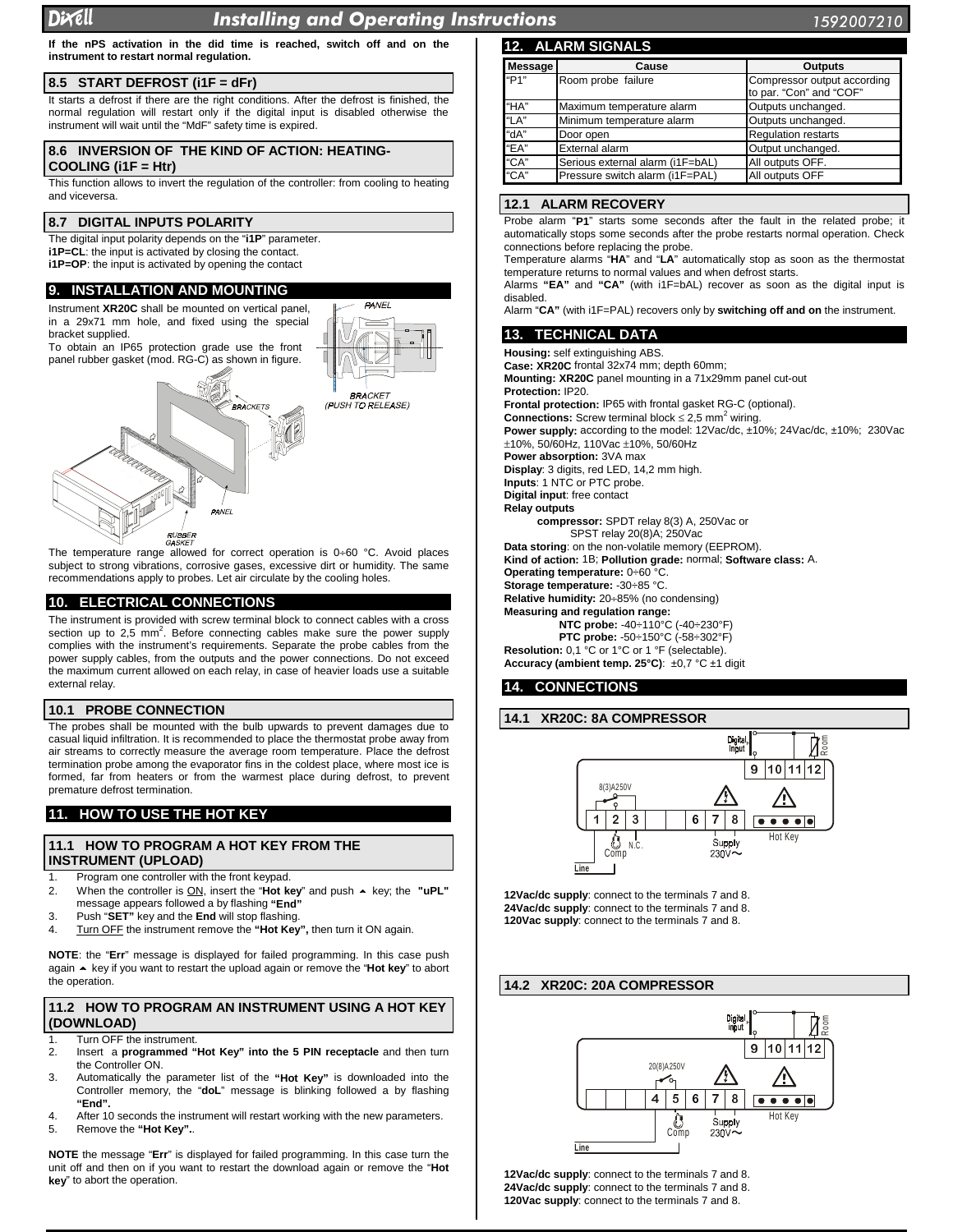# stalling and Operating Instruction

| 1592007210 |
|------------|
|------------|

| <b>DEFAULT SETTING VALUES</b><br>15. |                                                         |                                                                                                                                           |                            |  |  |  |
|--------------------------------------|---------------------------------------------------------|-------------------------------------------------------------------------------------------------------------------------------------------|----------------------------|--|--|--|
| Label                                | Name                                                    | Range                                                                                                                                     | $°C$ $F$                   |  |  |  |
| Set                                  | Set point                                               | $LS + US$                                                                                                                                 | 3.0/37                     |  |  |  |
| Hy                                   | Differential                                            | $0.1 + 25.5$ °C/ 1+ 255°F                                                                                                                 | 2.0/4                      |  |  |  |
| LS.                                  | Minimum set point                                       | $-50^{\circ}$ C $+$ SET/-58 $^{\circ}$ F $+$ SET                                                                                          | $-40,0/-40$                |  |  |  |
|                                      | <b>US</b> Maximum set point                             | SET+110°C/ SET + 230°F                                                                                                                    | 110/230                    |  |  |  |
| Ot                                   | Thermostat probe calibration                            | -12÷12°C /-120÷120°F                                                                                                                      | 0.0                        |  |  |  |
|                                      | <b>OdS</b> Outputs delay at start up                    | $0+255$ min                                                                                                                               | $\overline{0}$             |  |  |  |
| AC                                   | Anti-short cycle delay                                  | $0 ÷ 50$ min                                                                                                                              | 1                          |  |  |  |
|                                      | <b>CCt</b> Continuos cycle duration                     | $0.0 \div 24.0 h$                                                                                                                         | 0.0                        |  |  |  |
|                                      | COn Compressor ON time with faulty<br>probe             | $0 \div 255$ min                                                                                                                          | 15                         |  |  |  |
|                                      | <b>COF</b> Compressor OFF time with faulty<br>probe     | $0 \div 255$ min                                                                                                                          | 30                         |  |  |  |
| CН                                   | Kind of action                                          | CL=cooling; Ht= heating                                                                                                                   | CL                         |  |  |  |
|                                      | CF Temperature measurement unit                         | $^{\circ}$ C ÷ $^{\circ}$ F                                                                                                               | $\overline{C/{}^{\circ}F}$ |  |  |  |
|                                      | rES Resolution                                          | in=integer; dE= dec.point                                                                                                                 | $dE$ -                     |  |  |  |
| ldF                                  | Interval between defrost cycles                         | $1 + 120$ ore                                                                                                                             | 8                          |  |  |  |
|                                      | MdF (Maximum) length for defrost                        | $0 + 255$ min                                                                                                                             | 20                         |  |  |  |
|                                      | <b>dFd</b> Displaying during defrost                    | rt, it, SEt, DEF                                                                                                                          | it                         |  |  |  |
|                                      | dAd MAX display delay after defrost                     | $0 \div 255$ min                                                                                                                          | 30                         |  |  |  |
|                                      | ALc Temperat. alarms configuration                      | $rE$ = related to set;<br>$Ab = absolute$                                                                                                 | Ab                         |  |  |  |
|                                      | ALU MAXIMUM temperature alarm                           | Set÷110.0°C; Set÷230°F                                                                                                                    | 110/230                    |  |  |  |
|                                      | ALL Minimum temperature alarm                           | $-50.0^{\circ}$ C $\div$ Set/ $-58^{\circ}$ F $\div$ Set                                                                                  | $-50/-58$                  |  |  |  |
|                                      | ALd Temperature alarm delay                             | $0 \div 255$ min                                                                                                                          | 15                         |  |  |  |
|                                      | <b>dAO</b> Delay of temperature alarm<br>at<br>start up | $0 \div 23h \text{ e } 50'$                                                                                                               | 1.3                        |  |  |  |
| i1P                                  | Digital input polarity                                  | oP=opening;CL=closing                                                                                                                     | cL                         |  |  |  |
| i1F                                  | Digital input configuration                             | EAL=extern. alarm; bAL=lock<br>regulation; PAL=press. switch;<br>dor=door switch; dEF=defrost;<br>LHt=disabled; Htr= cooling -<br>heating | EAL                        |  |  |  |
| did                                  | Digital input alarm delay                               | $0+255$ min                                                                                                                               | 5                          |  |  |  |
| <b>Nps</b>                           | Number of activation of pressure<br>switch              | 0 ÷ 15                                                                                                                                    | 15                         |  |  |  |
| odc                                  | Compressor status<br>with<br>open<br>door:              | $no$ , $Fan = normal$ ;<br>$CPr$ ; $F_C = Compr$ . OFF;                                                                                   | no                         |  |  |  |
|                                      | PbC Kind of probe                                       | Ptc: ntc                                                                                                                                  | ntc/Ptc                    |  |  |  |
| rEL.                                 | Software release                                        |                                                                                                                                           | 4.0                        |  |  |  |
| Ptb                                  | Map code                                                |                                                                                                                                           |                            |  |  |  |
| Hidden parameters                    |                                                         |                                                                                                                                           |                            |  |  |  |

CE

Dixell s.r.l. Z.I. Via dell'Industria, 27 www.weissinstruments.com Phone: 631 207 1200 - Fax: 631 207 0900 Weiss Instruments, Inc. 905 Waverly Avenue Holtsville, New York 11742